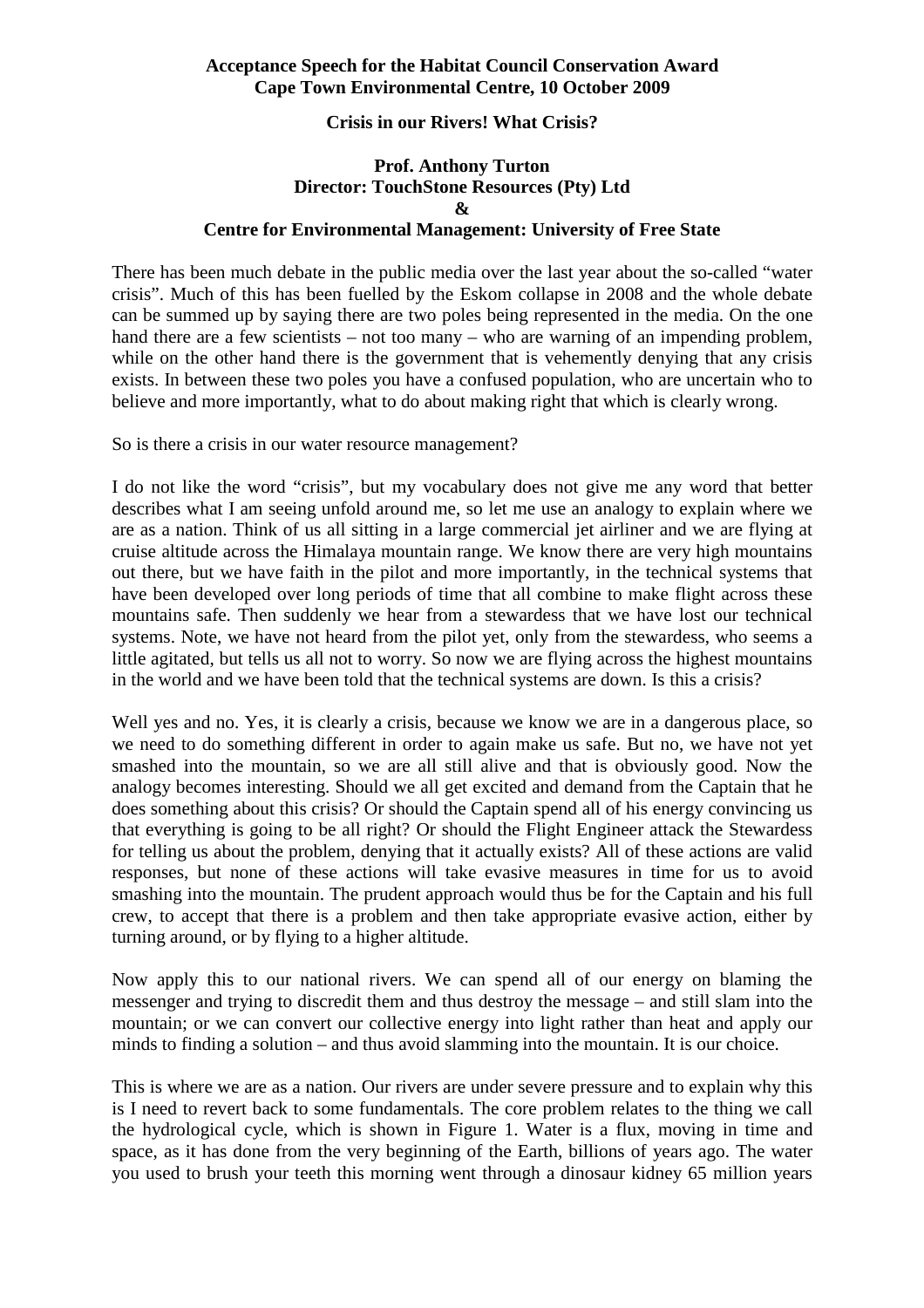ago. It is this hydrological cycle that defines one critical parameter upon which the development potential of the entire African continent is predicated – the conversion of precipitation into runoff. Precipitation is water that falls as rain, snow, dew and fog. Once it has fallen, a few things happen to that water. A small fraction percolates into the ground and becomes soil water. A slightly larger fraction trickles over the ground and becomes what is known as runoff, which we see as water in rivers. The largest fraction is lost to evaporation, either directly from the earth, or *via* the leaves of vegetation in a process known as transpiration. Together this is called "evapotranspiration". The map presented in Figure 2 shows the global conversion of precipitation to runoff broken down by continent. It will be noted that Africa has the lowest conversion ratio in the world, with a paltry 20% of the total rainfall eventually becoming water in a river, and thus available for economic development.



**Figure 1 (left) shows the hydrological cycle that moves water around the planet as a flux. Figure 2 (right) shows the conversion ratio of precipitation to evaporation and runoff as a continental average.** 

From this it is evident that Africa has started off with a hydrological disadvantage, because a staggering 80% of the total volume of water that falls from the sky is lost almost immediately to evaporation. It is evaporation that is the limiting factor to our economic development; and it is this problem that we need to understand as a nation. Let us now get closer to home. South Africa has 19 Water Management Areas (WMA's), which cover the entire country. Each of these are hydrological management units based on a specific river basin, portion of a river basin, or set of river basins that can be managed as a coherent unit. About two thirds of the total country lies in river basins that are shared with neighbouring countries, of which four are the most important – the Orange, Limpopo, Incomati and Maputo. By far the most important river basin in South Africa in terms of economic development is the Orange, so let us focus for a moment on that system in order to gain a better understanding of the issue. The Orange River basin is shared between four countries – South Africa, Lesotho, Botswana and Namibia. The conversion ratio of precipitation to runoff in the whole basin is a meagre 5.1%, but in the South African portion of that basin it is a pathetic  $3.4\%$ <sup>1</sup>. Now it becomes interesting. Think of the total volume of water left in the Orange River after evaporation as being equal to 100%. Now think of the total volume of all of the dams that have been built in the entire river basin. This gives us a ratio of river flow to storage and it helps us to grasp the vulnerability we confront as a nation as we approach that point of total resource capture – when 100% of the flow equals 100% of the storage capacity – at which time there is no flow left. In the South African portion of the Orange River basin, the combined volume of dams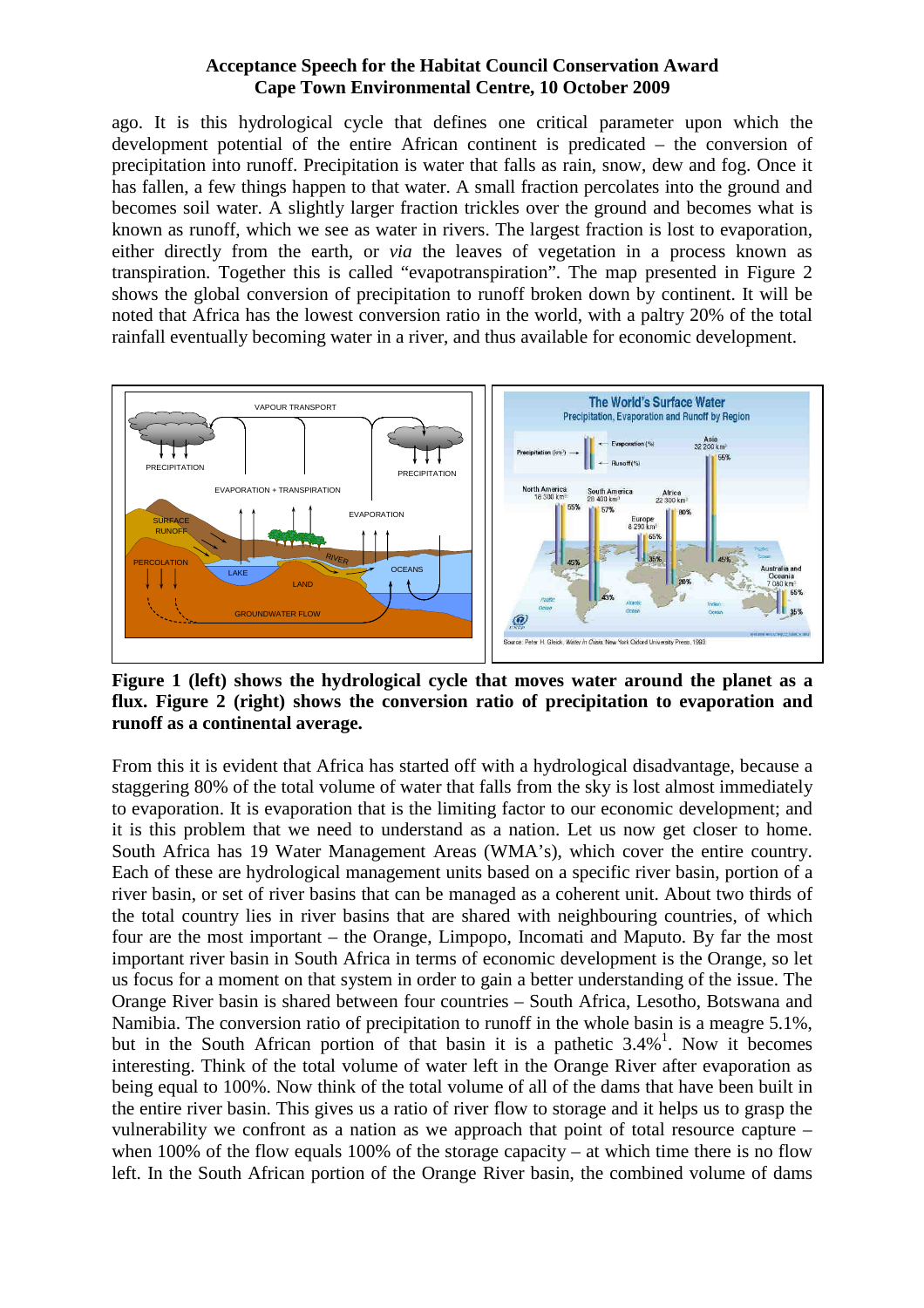equals 271.3% of the average annual flow. This means that we have almost captured three times the total average flow of the river, which is an astronomical number. Technically we refer to this as basin closure, because we have captured more of the resource than is available on a reliable basis, and overall allocation exceeds the actual volume that has been trapped behind dams.

So can we continue to build dams in that system? The answer is a clear no. The solutions to the past problems are no longer appropriate to the future problems. We cannot use today's science based on yesterday's knowledge to solve tomorrow's problems. This is the crisis. We have no new innovative thinking. We have no crucible of ideas being nurtured by society from which new thinking will emerge. If we believe Albert Einstein then we must accept that the level of ingenuity needed to solve a problem, exceeds the level of ingenuity that created the problem in the first place<sup>2</sup>. This means that we, as a nation, will need to mobilize more ingenuity with which to develop new solutions than the combined ingenuity that created all of those dams, all of those mines, all of those water transfer schemes and all of that industry if we are to manage the finite limitation that a rainfall to runoff ratio, or a runoff to storage ratio, imposes on us as a nation.

Let us now focus on another of our major river basins, the Limpopo, because from there we learn another valuable lesson. In that system we have a unique set of conditions that combine to give us a completely different set of problems that will need yet another set of innovative solutions, if we are to continue to grow our economy and give every citizen a quality of life that is better than what they experienced under Apartheid rule. In the Limpopo we have a low conversion of precipitation to runoff similar to the Orange, *but* we also have malaria as an endemic problem. Why is this significant? To answer that we first need to understand some fundamental numbers. The total population that depends on a given resource is the indicator we need to illustrate this specific problem. Work done by a famous Swedish hydrologist by the name of Prof. Malin Falkenmark<sup>3</sup> in the 1980's developed an indicator that has come to be known as the Water Crowding Index (WCI). This was based on a global study that looked at every country in the world, using what she called a "flow unit" of one million cubic metres of water as a standard measure. She then assessed the level of technology in each country, assuming that the capacity to mobilize technology would be part of any future solution. From this massive study a baseline emerged and that number was 1,000 people per flow unit, which represented the upper limit of the number of people that local water supply can sustain. Anything above a value of 1,000 represents an elevated level of risk; and the value of 2,000 represents what Falkenmark called "the Water Barrier" beyond which no viable economic development was possible, short of massive injections of technology, the likes of which she had not yet seen in her global study. This concept has been applied to South Africa by Prof. Peter Ashton and his team<sup>4</sup> and they have developed a WCI for the four major river basins that South Africa shares with neighbouring states. Of these the Limpopo manifests as the worst case with a WCI of 4,219 in 2000; and a staggering WCI of 4,974 by the year 2025. This means that the Limpopo River is our worst case scenario in terms of water crowding, so what is happening there serves as a foretaste of what will probably happen in the rest of the country *if we do nothing by pretending that everything is all right*.

Why is the malaria problem relevant in this specific case? Stated simplistically, we have an extremely high WCI in the Limpopo River basin (assuming the work by Ashton and his team is valid), and we have malaria that is being controlled by the application of DDT. We know that DDT is an endocrine disrupting chemical (EDC); and we know from published peerreviewed research that a high correlation exists between the application of DDT as a control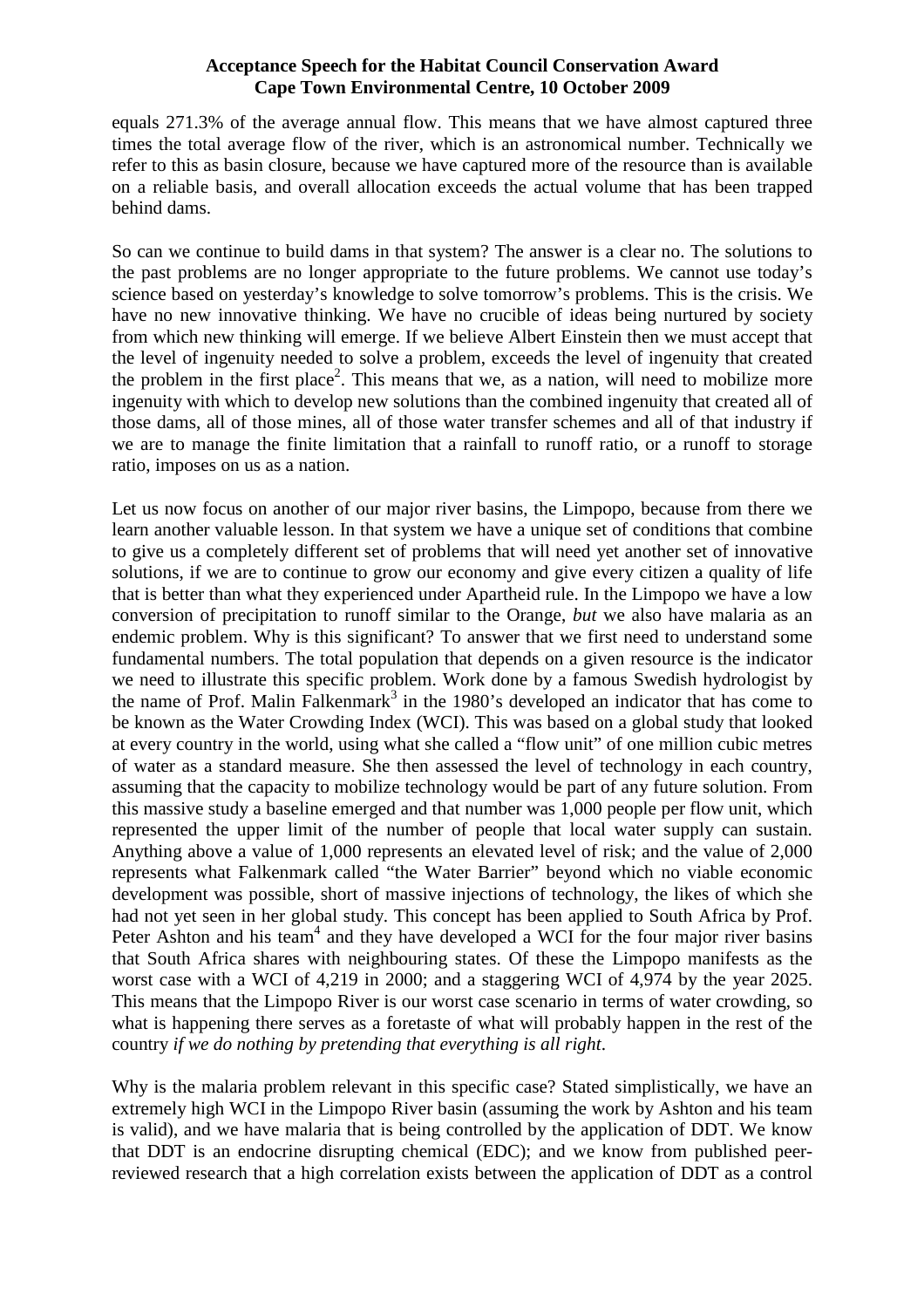measure and the birth of babies with deformed genitalia<sup>5</sup> (either being born with both male and female organs, or with abnormalities associated with what we can broadly call genderdefining organs) and we also know that this is affecting male fertility<sup>6</sup>. We also know that sewage treatment plants are not removing the female hormone oestrogen<sup>7</sup>, which we know is going back into river systems in various locations across the country. We know that many of these dysfunctional sewage works are located in rural areas<sup>8</sup>, some of which are in the Limpopo Province. The common denominator is the Limpopo area and abnormalities associated with gender arising from EDC's such as the use of DDT to control malaria.

Now let us look at other rivers in order to gain an understanding of the overall complexity of the problem we are dealing with. The National Water Resource Strategy (NWRS) is the official government planning document. In terms of that document there are 19 WMA's, each with a different set of characteristics as manifest in the year 2000, which is shown in Table 1.

| <b>Table 1</b>                                                                                                  |                 |                  |                     |                  |               |
|-----------------------------------------------------------------------------------------------------------------|-----------------|------------------|---------------------|------------------|---------------|
| Reconciliation of the Requirements for and Availability of Water as it Existed in 2000.                         |                 |                  |                     |                  |               |
| (All volumes given in millions of cubic metres per year $(10^6 \text{m}^3 \text{yr}^1)$ . (Source: adapted from |                 |                  |                     |                  |               |
| the National Water Resource Strategy, 2004:38 <sup>9</sup> ).                                                   |                 |                  |                     |                  |               |
| <b>WMA</b>                                                                                                      | <b>Reliable</b> | <b>Transfers</b> | Local               | <b>Transfers</b> | (Shortfall)   |
|                                                                                                                 | <b>Yield</b>    | In               | <b>Requirements</b> | Out              | Surplus $(+)$ |
| Limpopo                                                                                                         | 281             | 18               | 322                 | $\overline{0}$   | (23)          |
| Levuvhu/Letaba                                                                                                  | 310             | $\overline{0}$   | 333                 | 13               | (36)          |
| <b>Crocodile West</b>                                                                                           | 716             | 519              | 1,184               | 10               | 41            |
| & Marico                                                                                                        |                 |                  |                     |                  |               |
| <b>Olifants</b>                                                                                                 | 609             | 172              | 967                 | 8                | (194)         |
| <b>Incomati</b>                                                                                                 | 897             | $\overline{0}$   | 844                 | $\overline{311}$ | (258)         |
| <b>Usutu to</b>                                                                                                 | 1,110           | 40               | 717                 | 114              | 319           |
| <b>Mhlatuze</b>                                                                                                 |                 |                  |                     |                  |               |
| <b>Thukela</b>                                                                                                  | 737             | $\overline{0}$   | 334                 | 506              | (103)         |
| <b>Upper Vaal</b>                                                                                               | 1,130           | 1,311            | 1,045               | 1,379            | 17            |
| <b>Middle Vaal</b>                                                                                              | 50              | 829              | 369                 | 502              | 8             |
| <b>Lower Vaal</b>                                                                                               | 126             | 548              | 643                 | $\overline{0}$   | 31            |
| <b>Mvoti</b> to                                                                                                 | 523             | 34               | 798                 | $\overline{0}$   | (241)         |
| Umzimkulu                                                                                                       |                 |                  |                     |                  |               |
| <b>Mzimvubu to</b>                                                                                              | 854             | $\overline{0}$   | 374                 | $\overline{0}$   | 480           |
| <b>Keiskamma</b>                                                                                                |                 |                  |                     |                  |               |
| <b>Upper Orange</b>                                                                                             | 4,447           | $\overline{2}$   | 968                 | 3,149            | 332           |
| <b>Lower Orange</b>                                                                                             | (962)           | 2,035            | 1,028               | 54               | (9)           |
| <b>Fish to</b>                                                                                                  | 418             | 575              | 898                 | $\overline{0}$   | 95            |
| <b>Tsitsikamma</b>                                                                                              |                 |                  |                     |                  |               |
| Gouritz                                                                                                         | 275             | $\boldsymbol{0}$ | 337                 | $\mathbf{1}$     | (63)          |
| Olifants /                                                                                                      | 335             | $\overline{3}$   | 373                 | $\overline{0}$   | (35)          |
| <b>Doring</b>                                                                                                   |                 |                  |                     |                  |               |
| <b>Breede</b>                                                                                                   | 866             | $\mathbf{1}$     | 633                 | 196              | 38            |
| <b>Berg</b>                                                                                                     | 505             | 194              | 704                 | $\overline{0}$   | (5)           |
| <b>Total for</b>                                                                                                | 13,227          |                  | 12,871              | 170              | 186           |
| <b>Country</b>                                                                                                  |                 |                  |                     |                  |               |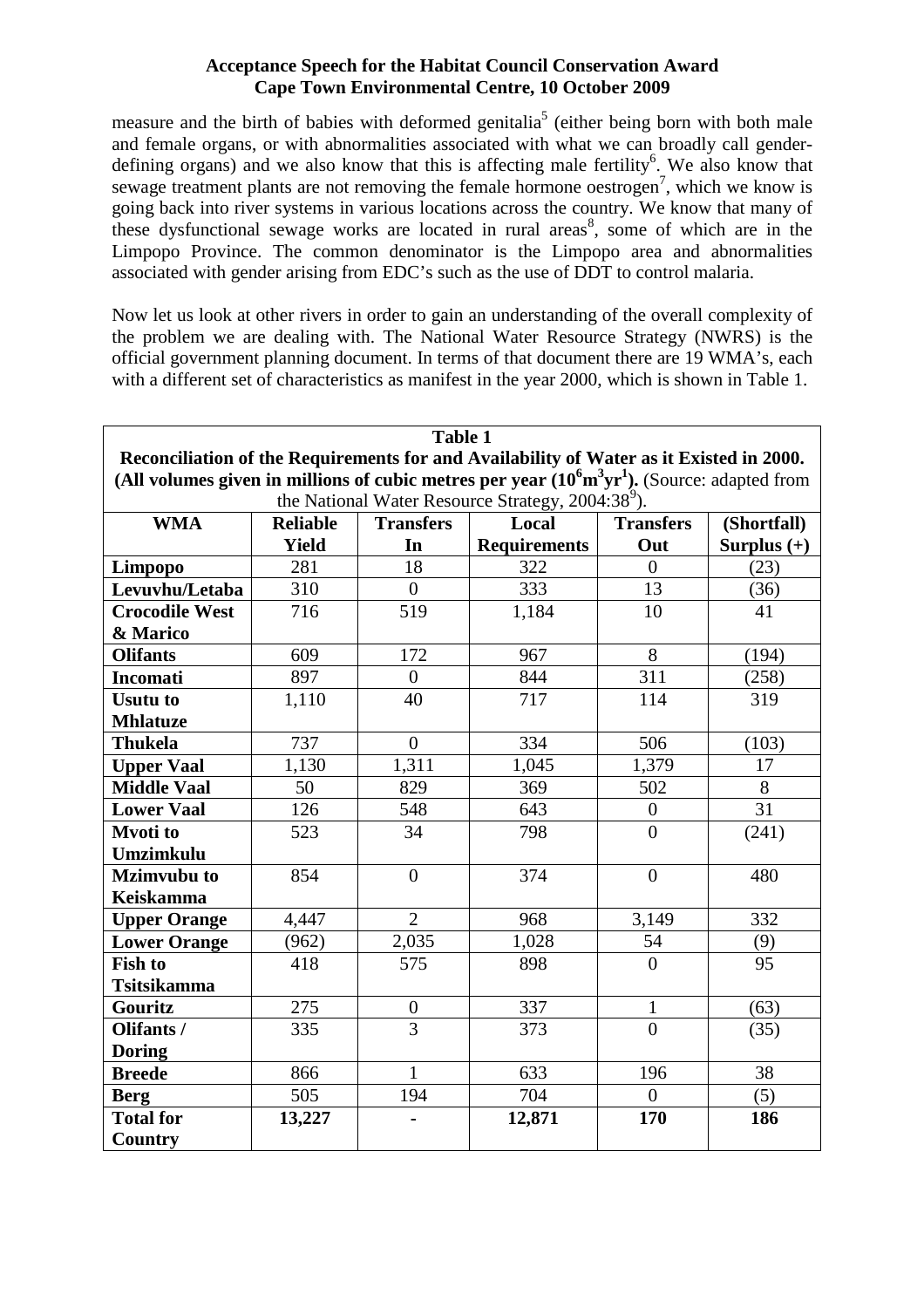Note that in the year 2000 we had a national surplus of 186 million cubic metres (mcm) of water, which is a small number when compared to the deficits I am now going to present to you. In a nutshell, South Africa had allocated around 98% of our total water resource in 2004, and we have simply run out of the stuff.

Let me now focus on four of these WMA's, which I have selected simply because they each tell a different story and thus they each pose a different problem for the future. These four WMA's are – the Upper Vaal (chosen because it sustains the bulk of our national economic development), the Crocodile West & Marico (because it sustains a significant portion of our mining economy but it also drains the Gauteng Province), the Berg (because it sustains the local economy of Cape Town and environs), and the Mvoti to Umzimkulu (because it sustains the industrial and agricultural areas along the coast of Kwa Zulu Natal from Richards Bay to Port Shepstone). The NWRS starts off with the data presented in Table 1 and then makes use of two different scenarios with which to predict the future. These scenarios factor in diverse aspects such as the capacity to transfer water into or out of the WMA, future population growth, urbanization, level of economic development and suchlike. Two scenarios are used, called the Base Scenario (low growth) and the High Scenario (high growth). The numbers for each of these four WMA's are as follows:

- The Upper Vaal manifests as a water deficit of 42 mcm in 2025 in terms of the Base Scenario; and a water deficit of 764 mcm in terms of the High Scenario. The future solution here is likely to be reuse of mine effluent for industrial process purposes while building more transfers in from the Lesotho Highlands.
- The Crocodile West & Marico manifests as a water surplus of 125 mcm in 2025 in terms of the Base Scenario; and a water surplus of 335 mcm in terms of the High Scenario. This is one of the few WMA's that will not be in deficit and the reason is illuminating – this increased flow is from sewage returns out of Gauteng, so water quality will be the major challenge here.
- The Berg manifests as a water deficit of 67 mcm in 2025 in terms of the Base Scenario; and a water deficit of 508 mcm in terms of the High Scenario. The future solution here is likely to be desalination for potable purposes and recycling of sewage effluent for industrial and agricultural water.
- The Mvoti to Umzimkulu manifests as a water deficit of 423 mcm in 2025 in terms of the Base Scenario; and a water deficit of 788 mcm in terms of the High Scenario. The future solution here is likely to be desalination for potable purposes in areas along the coast, supported by recycling of sewage effluent for industrial and agricultural water.
- The total national situation for the year 2025 in terms of the NWRS manifests as a water deficit of 234 mcm in the Base Scenario; and a water deficit of 2,044 mcm in terms of the High Scenario. Compare this to the meagre surplus of 186 mcm that existed in the year 2000 shown in Table 1.

So much for water expressed as a quantity, where I have clearly shown that as a nation we are running with a gas tank on empty. We have simply used all of the water we have and what we do next will literally determine whether we have a future at all. So what about water quality? We know that there is a general deterioration of water quality across the whole country with three generic forms of pollution – radiological, biological and chemical. Radiological pollution in the form of radioactivity is associated mostly with gold mining activities and is generally found downstream of tailings dams<sup>10</sup>. We also know that the Witwatersrand Mining Basin is closing down as we know that decant of radioactive acid mine drainage (AMD) is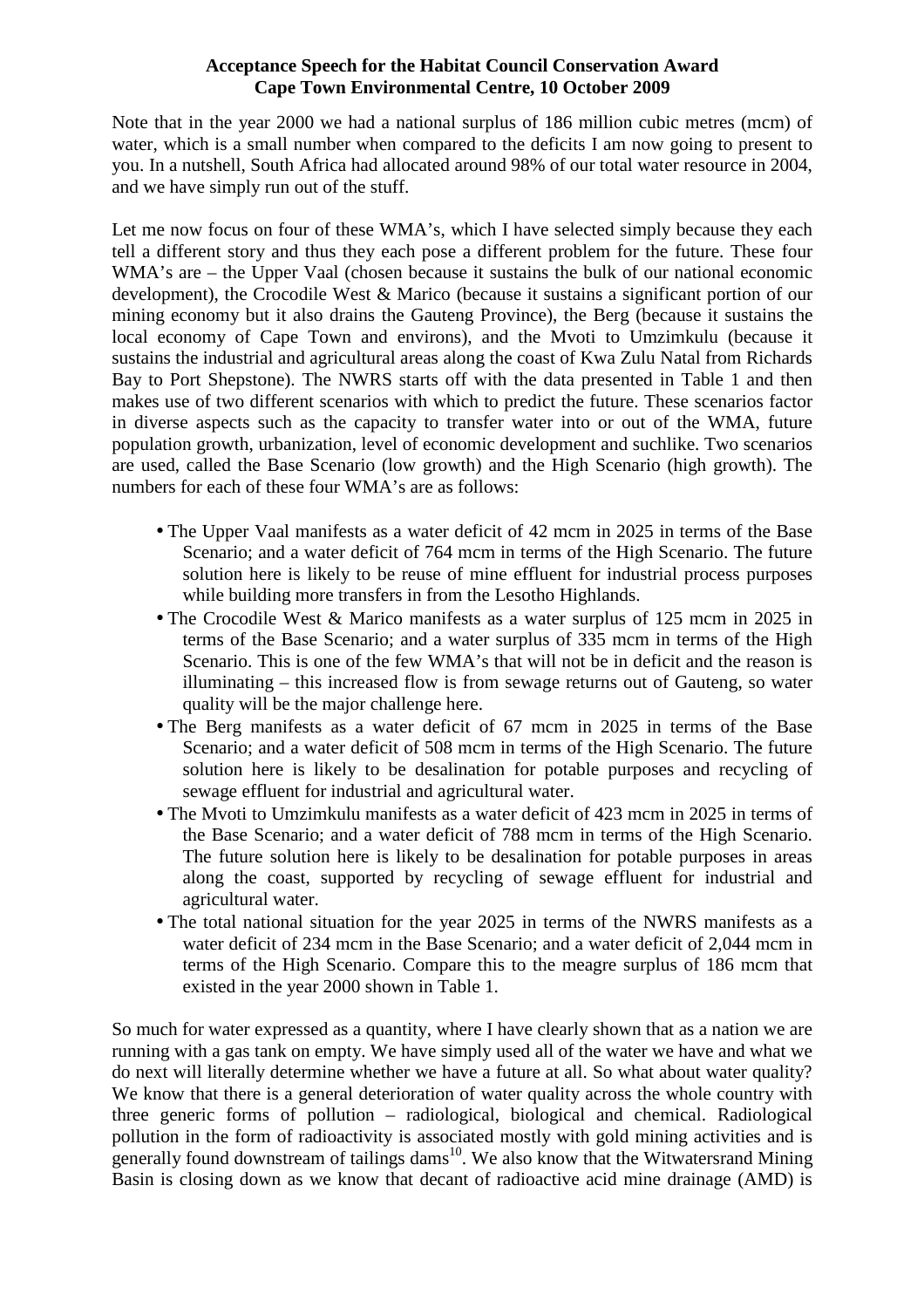scheduled for January 2012 from the South West Vertical Shaft in Benoni<sup>11</sup>. We also know that this will contribute about 5% of the flow of the Vaal River but 25% of the salts load, so the impact will be catastrophic and something akin to South Africa's own Chernobyl. We know that the mining companies are protecting their interests by developing a plan that will externalize the cost of remediation by selling this treated mine effluent to Rand Water<sup>12</sup>. This is a pressing problem and the choice we make as a nation will literally seal our fate. The argument is complex and it is easy to mislead both the government and public about what needs to be done. My view is that we can only solve this by having an open public discussion and by appointing a panel of wise people to advise the Minister about what her next move should be. I believe the public has the right to know that the current proposed solution will have 11 million people drinking this water in the near future, without having been given a choice as to whether they are prepared to do this in the first place. I am on record as saying that because we cannot remove 100% of the toxins 100% of the time, it will be imprudent to use anything but the very best quality water as feedstock into a potable water reticulation system. I am also on record as saying that I believe we must sell this water as industrial process water, on which we can base a new beneficiation-styled economy in the post mine closure phase.

However my personal views are irrelevant if nobody in a position of authority is prepared to listen to them.

On the biological side the biggest source of contamination is from dysfunctional sewage works. These produce phosphates and nitrates and these nutrients cause the blooming of cyanobacteria, which produce a toxic substance known as microcystin. This is chemically similar to rinkhals venom; and while no research has been done in South Africa on human health impacts, we know that there are many health risks, including cancer, based on research conducted elsewhere<sup>13</sup>. This is a looming crisis of note if we look at trends in the level of microcystin. The Finnish government becomes excited when the level is 10 micrograms per litre. The Americans are more resilient, because they become concerned when levels exceed 60 micrograms per litre. The average of the worst five dams in South Africa is 10,000 micrograms per litre, spiking at 16,000 micrograms per litre, and we apparently show no concerns for this as a nation, even though there is no known antidote for microcystin poisoning. Some indications are that other biological contamination can be expected in the form of bacteria and viruses that have escaped in partially treated sewage. In this regard partial treatment is sometimes more damaging than no treatment at all, simply because partial treatment removes only the weaker pathogens, leaving the stronger and more virulent to multiply. Very little scientific work has been done on this specific issue in South Africa so we can only speculate, but it is not inconceivable to anticipate drug-resistant pathogens such as Hepatitis emerging from highly contaminated rivers in the near future. This is speculation, but is based on simple logic, and is thus a possibility, if not a probability. There has been some mention in the media of flesh eating bacteria occurring in some of the lagoons along the KZN coastline, but again the research has not been done, so we remain in the dark about specific cause and effect. If we apply logic then this is not an impossibility, given that we know the rivers in that area to be highly stressed, and we also know that lagoons lie downstream and thus we can expect a cumulative impact arising from the combined abuse of rivers manifesting in that one single terminus – the lagoon. A river is a linear entity, so what happens upstream, combines to impact downstream.

On the chemical side, the major problem in my professional opinion is related to EDC's, which South Africa has a very limited capacity to do anything about. Given that we are so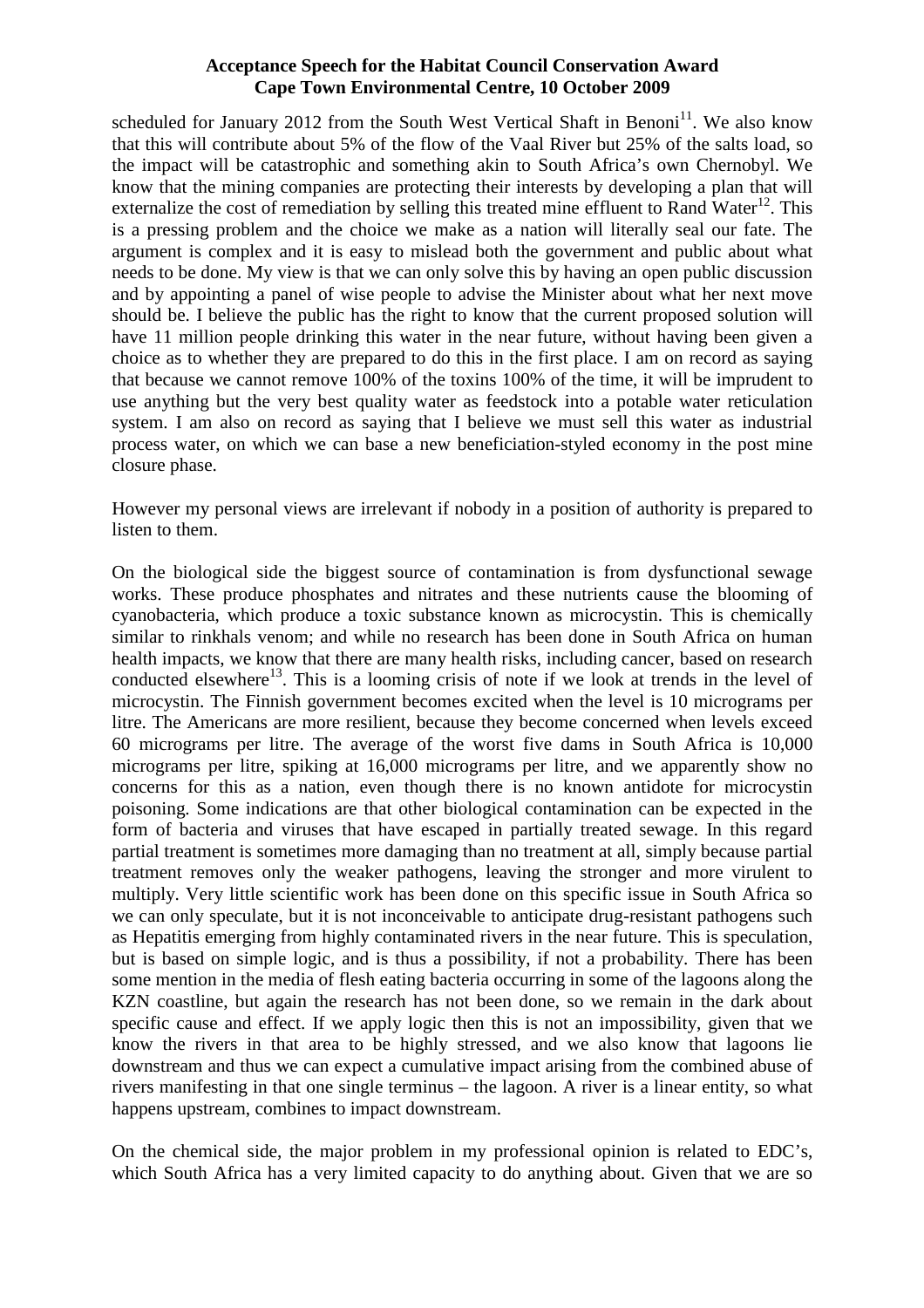water constrained, we have in effect lost our national dilution capacity, and this means that EDC's will be concentrated in our overloaded rivers and will start to recycle throughout society. It is not improbable to anticipate a higher prevalence of EDC manifestation in the near future, most likely to be located in river systems with a high WCI and a low capacity to process sewage effluent. If malaria is endemic in a specific area with these characteristics, then the probability of increased EDC manifestation will become exponentially higher, simply because our persistent use of DDT in the face of global trends, means that we have many thousands of tons of the chemical in circulation that will remain in the environment for decades to come, even if we stop using it tomorrow. Very little research has been done on this and our national capacity is highly constrained. In my view this should become a national priority with a high level of funding and urgency attached to it.

What we do not know is the effects of anti-retroviral medication entering the river systems. Here our state of knowledge is such that we know with a high level of confidence that medication passes through the human body in partially metabolized form. We also know, specifically from the work on EDC's<sup>14</sup>, that some of this medication has endocrine disrupting capabilities, and we know from the work on oestrogen that these hormones are not removed by current sewage and water treatment processes. We also know that one outcome is an alteration to biochemical processes that collectively define gender, at least in animals if not in humans<sup>15</sup>. We also know that South Africa has a high level of HIV and so we can assume that a high level of ARV use is taking place. We can thus assume that this is entering some of the river systems, probably in those with an extremely high WCI, simply because we know that under such conditions poverty prevails, and therefore under such conditions local authorities are weak and consequently sewage treatment facilities are likely to be inadequate. We do not know if this partially metabolized ARV will have any detrimental effect on people and the environment. Here we are simply flying blind as a nation.

That is a brief overview of our rivers and now we can ask the question – is there a crisis?

To me the crisis lies in the fact that there is simply no capacity to debate these issues without major ramifications for the messenger. We return to the analogy of the aircraft where the messenger is the Stewardess who is reprimanded by the Flight Engineer. What we need is robust public debate informed by quality science that is trusted by a wide sector of society. What we do *not* need is sensationalism, or a media frenzy, because that drives mass panic. We also do *not* need finger pointing or blame, either for the messenger, or for the government. Remember, the aircraft in which we are all sitting has lost some of the technical systems, but it has not yet smashed into the mountain, so every second we waste in bickering over who is right and who is to blame, means we are one second closer to that final inevitable collision that will become the ultimate judge of who was right or wrong.

So the crisis lies in our persistent denial that there is a problem. It lies in the pitiful fact that we are dooming future generations to the misery of poverty by failing to recognize that what we have done thus far can no longer be done in the future, simply because the assumptions on which previous solutions were based are no longer valid. Sadly it lies in the probable truth that we will start to see more manifestations of EDC's across the board. This means a national propensity to androgyny for future generations, specifically if they were conceived in areas of high risk such as in the Limpopo River basin.

The crisis also lies in our inability to develop new solutions. If we take microcystin as an example, then we have the highest levels in the world. If we accept that solutions are needs-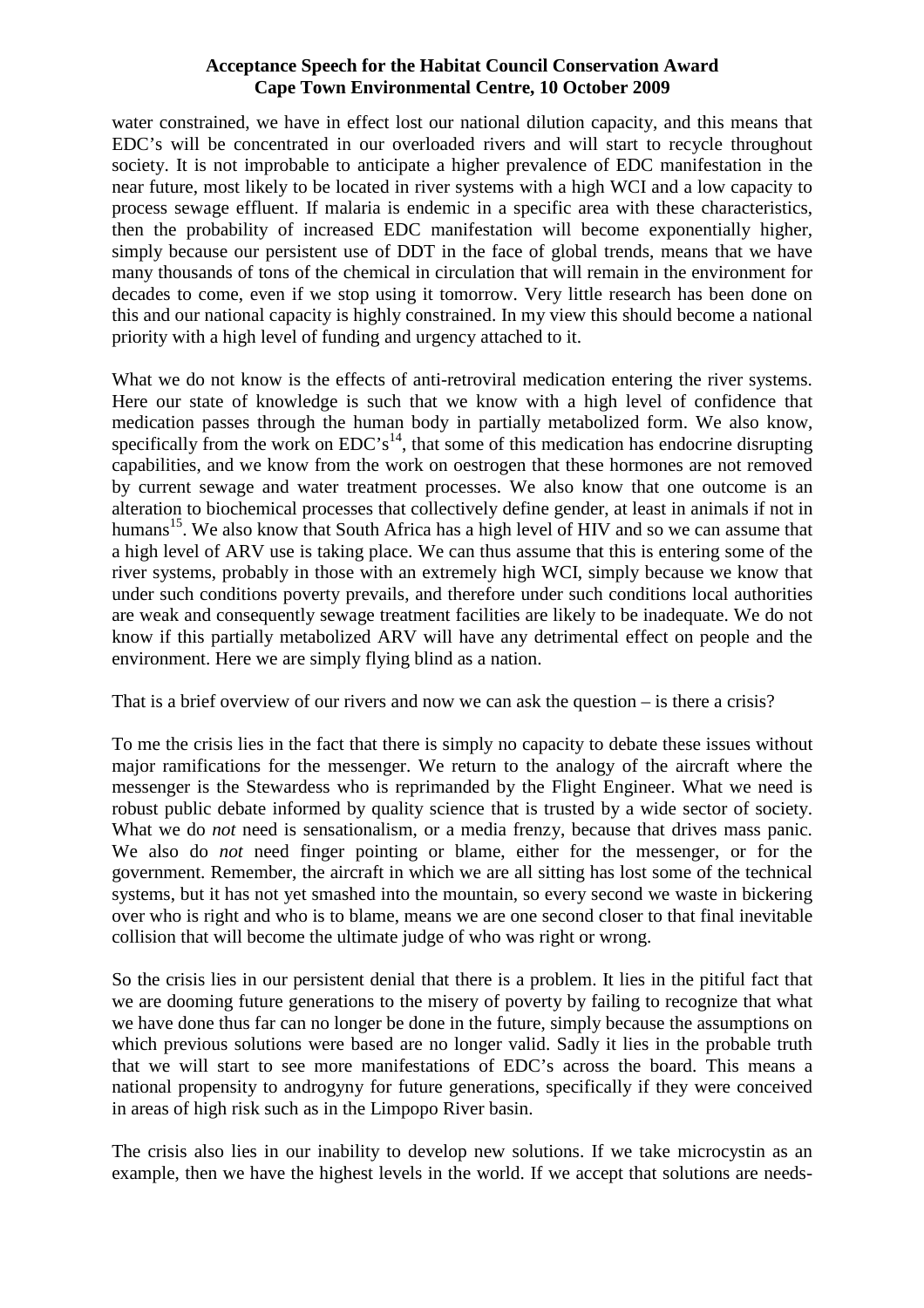driven, then we cannot expect to import these solutions, simply because other countries do not have that problem and are thus have no need to develop solutions. We will have to develop our own solutions and that will need science, engineering and technology of the very highest order, if we are to have a realistic chance of doing this. Our solutions will have to be radical and different, but also well thought through and innovative. I cannot see government solving these problems on their own – they are simply too complex for any one institution to resolve – so I see a future in which partnerships emerge from which innovative thinking is spawned. I therefore see a future in which a new form of public-private partnership becomes the norm, probably with sewage treatment being passed on to a new type of public enterprise that can do what has to be done if we are to halt the collapse of these vital processes.

I thank you for the award you have chosen to give me. While the last year of my life has been extremely difficult, I have tried not to waver in my quest for scientific integrity and respect for the public's right to know about issues that affect their daily lives so directly. While I was still serving as a Fellow in the CSIR, I tried to remain true to the mandate given by Parliament, and in that quest I have never wavered. I believe that our young democracy deserves to be deepened, and I believe that a sense of nationhood needs to be inculcated at every available opportunity, but I also believe that the common threat of water scarcity and the implications arising from this one simple fact can be the vehicle that binds us together. We need to support government as they grapple for solutions and we need to understand that in a fledgling democracy we will sometimes make mistakes, so we, as a nation, need to become forgiving when these mistakes harm us as individuals, as happened to me. Forgiveness is a powerful thing, for it allows us to heal and move on, but more importantly mistakes allow us to learn, so we must not be afraid of making them.

But above all else we need to realize that we are all sitting in this aircraft flying over the Himalayas and some of our technical systems have just gone down, so every second we waste trying to hide this one simple truth, is one second closer to us slamming into the mountain. We need a robust Captain with a steady and unwavering hand on the stick. We need wise advisors of great integrity who can help that Captain to make the rapid decisions he will need to make, in order to take evasive action. We also need the passengers to have faith in what is happening in the cockpit, as these evasive measures are taking place, because mass panic can hasten our demise. Yet, in final measure, we need to accept that the public – in this case the passengers in the stricken airliner – have a right to know what is happening, and so we must never fail them in this legitimate need. Good quality information serves all parties and results in good quality decision-making, and surely, we as South African citizens, deserve only the very best of all of these things.

I thank you all.

l

<sup>&</sup>lt;sup>1</sup> **Ashton, P.J., Hardwick, D. & Breen, C.M.** 2008. Changes in water availability and demand within South Africa's shared river basins as determinants of regional social-ecological resilience. In: **Burns, M.J. & Weaver, A.v.B.** (Eds.) *Advancing Sustainability Science in South Africa*. Stellenbosch: Stellenbosch University Press. Pp  $279 - 310.$ 

<sup>&</sup>lt;sup>2</sup> **Homer-Dixon, T.F.** 1994. The Ingenuity Gap: Can Developing Countries Adapt to Environmental Scarcity? In *Population and Development Review*. Vol. 21, No. 3; 587-612; **Homer-Dixon, T.F**. 1996. Environmental Scarcity, Mass Violence and the Limits to Ingenuity, in *Current History*. No. 95; 359-365; **Homer-Dixon, T.F.** 1999. *Environment, Scarcity and Violence*. Princeton, NJ: Princeton University Press; **Homer-Dixon, T.F.** 2000. *The Ingenuity Gap*. London: Jonathan Cape.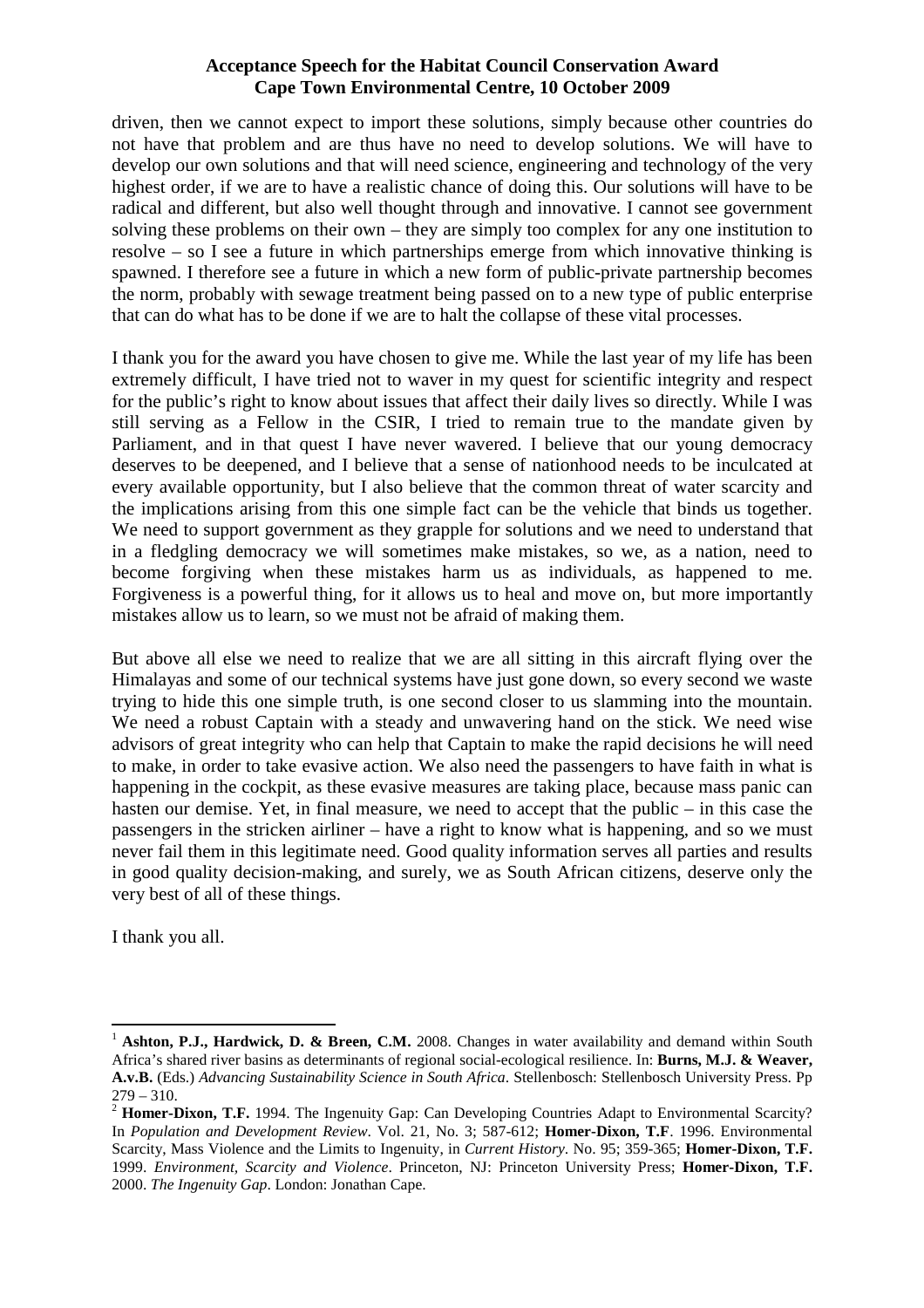l

<sup>3</sup> **Falkenmark, M.** 1986. Fresh Water – Time for a Modified Approach. In *Ambio*, Vol.15, No. 4; 192-200; **Falkenmark, M.** 1987. Water Related Limitations to Local Development: Round Table Discussions, in *Ambio*, Vol. 16, No. 4; 191-200; **Falkenmark, M.** 1989. The Massive Water Scarcity now Threatening Africa: Why isn't it Being Addressed? In *Ambio*, Vol. 18, No 2; 112-118; **Falkenmark, M.** 1989. Vulnerability Generated by Water Scarcity, in *Ambio*, Vol. 18, No. 6; 352-3; **Falkenmark, M., Lundqvist, J. & Widstrand, C.** 1990. *Water Scarcity - an Ultimate Constraint in Third World Development.* Tema V, Report 14: Department of Water and Environment Studies, University of Linköping; **Falkenmark, M.** 1991. Rapid population growth and water scarcity: the predicament of tomorrow's Africa, in **Davis, K. & Bernstam, D.** (Eds) *Resources, Environment and Population.* New York: Oxford University Press pp 81-94; **Falkenmark, M. & Lindh, G.** 1993. Water and Economic Development. In **Gleick, P.H.** (Ed.) 1993. *Water in Crisis: A Guide to the World's Water Resources*. Pp 80-91. New York: Oxford University Press; **Falkenmark, M.** 1994. The Dangerous Spiral: Near-future Risks for Water Related Eco-conflicts. In **ICRC.** 1994. *Water and War. Symposium on Water in Armed Conflicts.* Pp 10-28. Montreux, 21-23 November 1994. Geneva: International Committee of the Red Cross (ICRC); **Falkenmark, M. & Lundqvist, J.** 1995. Looming Water Crisis: New Approaches are Inevitable. In **Ohlsson, L.** (Ed.) 1995. *Hydropolitics: Conflicts over Water as a Development Constraint.* Pp 178-212. Zed Books: London.

<sup>4</sup> Ashton, P.J., Hardwick, D. & Breen, C.M. 2008. Changes in water availability and demand within South Africa's shared river basins as determinants of regional social-ecological resilience. In: **Burns, M.J. & Weaver, A.v.B.** (Eds.) *Advancing Sustainability Science in South Africa*. Stellenbosch: Stellenbosch University Press. Pp  $279 - 310.$ 

<sup>5</sup> **Bornman, M.S., Delport, R., Becker, P., Risenga, S.S. & de Jager, C.P.** 2005. Urogenital birth defects in neonates from a high-risk malaria area in Limpopo Province, South Africa. *Epidemiology*. (16)5. S126 – 127.

<sup>6</sup> **Aneck-Hahn, Natalie H., Schulenburg, Gloria W., Bornman, Maria S., Farias, Paulina & de Jager Christiaan.** 2007. Impaired Semen Quality Associated with Environmental DDT Exposure in Young Men Living in a Malaria Area in the Limpopo Province, South Africa. *Journal of Andrology*, Vol. 28. No. 3: 423- 434.

7 **Slabbert, J.L., Venter, E.A., Verslyke, B., Versonnen, B. & Arijs, K.** 2005. Detection of estrogenic activity in South African surface waters and sediments using a recombinant yeast screen. Twelfth International Symposium on Toxicity Assessment, Skiathos, Greece, 12-17 June; **Slabbert, J. L., Venter, E. A., Motsepe, A. & Moletsane, M.** 2007(a). Method development for biochemical procedures related to estrogen and androgen screening of water and sediment samples: 2002-2003. Biological/biochemical methods and the establishment of *in vivo* techniques for the detection of endocrine disruptors in water systems: 2003-2005. In **Burger, A.E.C**. (Ed.), 2007. *Implementation of a Research Programme for Investigating Endocrine Disrupting Contaminants in South African Water Systems.* Vol. 2, Appendixes 3A+B. WRC Report No. 1402/1/07. Pretoria. ix + 34 pages; **Slabbert, J. L., Venter, E. A., Moletsane, M., van Wyk, J. H., Schillack, V., Aneck-Hahn, N. H. & Marais, P.** 2007(b). An investigation into the occurrence of steroidal hormones (estrogens) in sewage effluent using biological/biochemical and chemical techniques: 2003-2005. In **Burger, A.E.C.** (Ed.), 2007. *Implementation of a Research Programme for Investigating Endocrine Disrupting Contaminants in South African Water Systems.*  Vol. 2, Appendix 3C. WRC Report No. 1402/1/07. Pretoria. v + 20 pages; **Slabbert, J. L., Venter, E. A., Moletsane, M., van Wyk, J. H., Blaise, C. & Aneck-Hahn, N. H.** 2007(c). An investigation of the estrogenic activity in water from selected drinking water treatment processes. Report to the Water Research Commission by CSIR Natural Resources and the Environment. Report Number 1532/1/07. xvii + 52 pages.

<sup>8</sup> SAICE. 2008. Presentation to Parliamentary Portfolio Committee on Water Affairs and Forestry. Cape Town. 4 June 2008. Cape Town: South African Institute of Civil Engineers (SAICE).

<sup>9</sup> **NWRS.** 2004. *National Water Resource Strategy.* Pretoria: Department of Water Affairs and Forestry (DWAF). http://www.dwaf.gov.za/Documents/Policies/NWRS/Default.htm

<sup>10</sup> Coetzee, H. 1995. Radioactivity and the Leakage of Radioactive Waste Associated with Witwatersrand Gold and Uranium Mining. In **Merkel, B. J., Hurst S., Löhnert E.P. & Struckmeier W.** (Eds.) Proceedings Uranium Mining and Hydrogeology 1995, Freiberg, Germany: *GeoCongress* **1**. – 583 S.; Köln (von Loga; ISBN 3-87361-256-9); **Coetzee, H., Venter, J. & Ntsume, G.** 2005. *Contamination of Wetlands by Witwatersrand Gold Mines – Processes and the Economic Potential of Gold in Wetlands. Council for Geosciences Report No. 2005-0106*. Pretoria: Council for Geosciences; **Coetzee, H., Winde, F. & Wade, P.W.** 2006. *An Assessment of Sources, Pathways, Mechanisms and Risks of Current and Potential Future Pollution of Water and Sediments in Gold-Mining Areas of the Wonderfonteinspruit Catchment.* WRC Report No. 1214/1/06. Pretoria: Water Research Commission; **Wade, P.W., Woodbourne, S., Morris, W.M., Vos, P. & Jarvis, N.W.** 2002. *Tier 1 Risk Assessment of Selected Radionuclides in Sediments of the Mooi River Catchment. WRC Project No. K5/1095.* Pretoria: Water Research Commission; **Winde, F. & Van Der Walt, I.J.** 2004. The Significance of Groundwater-Stream Interactions and Fluctuating Stream Chemistry on Waterborne Uranium Contamination of Streams – A Case Study from a Gold Mining Site in South Africa. In *Journal of Hydrology*, 287. Pp 178-196.